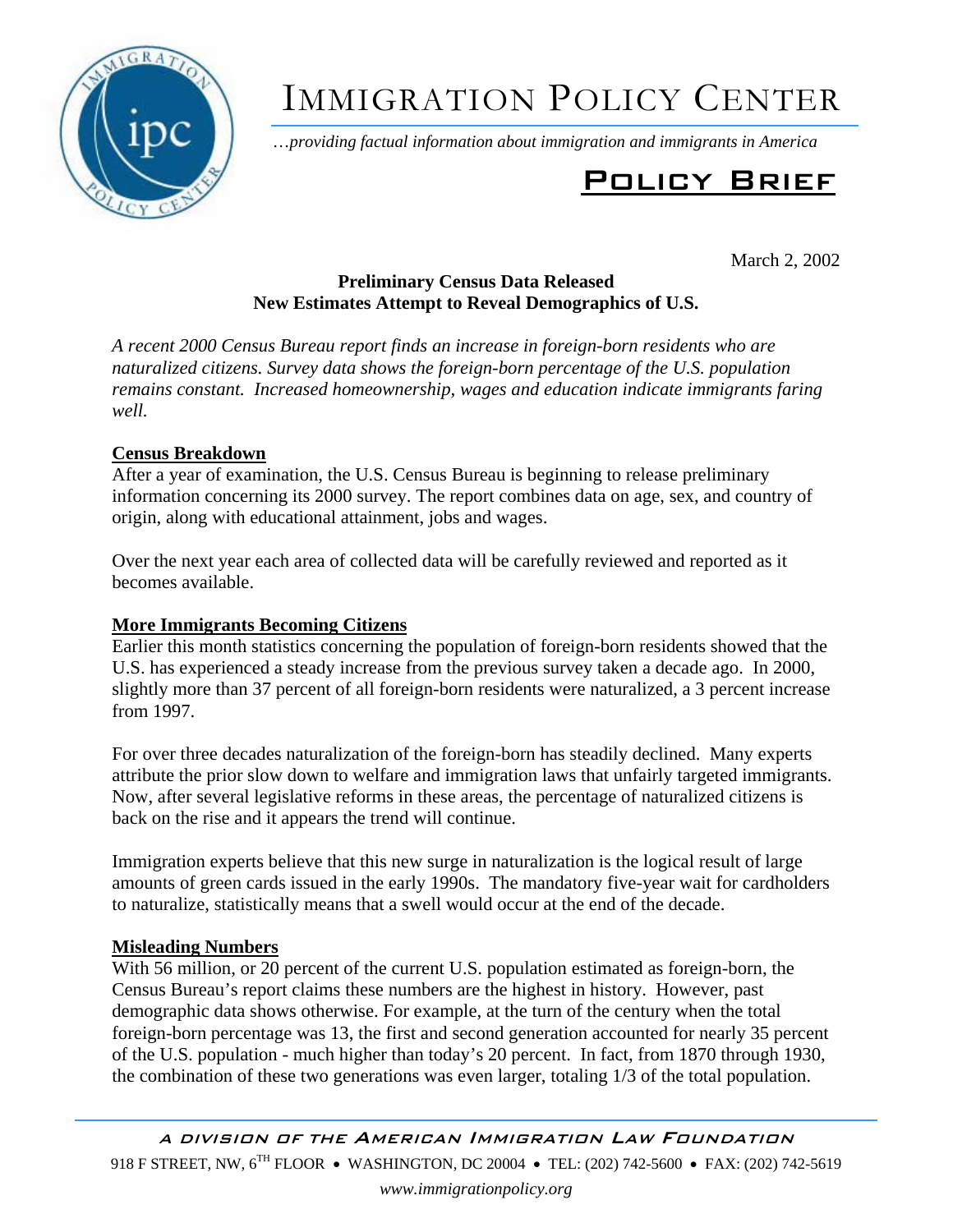Several of the country's top demographers openly criticized the agency for including nativeborn children in their estimates as "first generation." Typically "first generation" refers to the immigrants themselves, and their children as "second generation." By doing so, the foreign-born estimations are much higher than expected, pointing out that 80 percent of children born to immigrants are citizens by birth.

#### **Reviving Metropolitan Areas**

Another trend explained by census data shows the foreign-born population to be concentrated primarily in nine metropolitan areas. Together, California and New York are home for nearly 1/3 of all foreign-born residents. In these areas immigrants are revitalizing neighborhoods and filling the shortage of labor left by the native-born who have moved to the suburbs.

#### **Labor Implications**

Information on specific migration centers is not the only statistic helpful in determining the economic impact of immigration. To thoroughly understand the labor implications of immigration the Census Bureau has also incorporated the mean age of the foreign-born population into its survey.

The effects from the current resurgence of international migration show that the foreign-born population is younger than anticipated. The mean age has dropped from 52 years to 38 in 2000. Although the age structure varies by country of origin, the over-all longevity of the U.S. workforce is increasing due to the large percentage of adolescents immigrating. Many experts believe this influx of foreign-born workers will be an effective solution to a future labor shortage, when "baby boomers" reach the age of retirement.

In March 2000, the foreign-born population accounted for more than 12 percent of the civilian labor force. Of those able to participate in the work force, 66 percent were either employed or actively looking, not significantly different from the 67 percent of natives.

#### **Homeownership & Wages On The Rise**

Statistics indicate the duration of time a foreign-born individual resides in the U.S. increases the possibility of citizenship, greater wage earnings and homeownership. While the percentage levels of homeownership and wages do not yet equal those of natives, these statistics are on the rise. For the foreign-born, the homeownership rate for naturalized citizens living in the U.S. for 10 or more years was 68 percent as opposed to 42 percent for those who had lived here less than 10 years. Comparable rates for non-citizens were 43 percent and 22 percent respectively.

As with homeownership trends, wage earnings appeared to increase with duration of residence. On average, workers who had lived in the U.S. for over 10 years earned \$14,000 dollars more a year than those who had resided in the United States under 10 years. Consequently, the same income ratio exists for those workers who are citizens compared to those who are not.

#### **Conclusion**

Census Bureau data reveals naturalization of foreign-born residents is steadily increasing. The amount of labor provided by the foreign-born population is a vital portion of the U.S. economy.